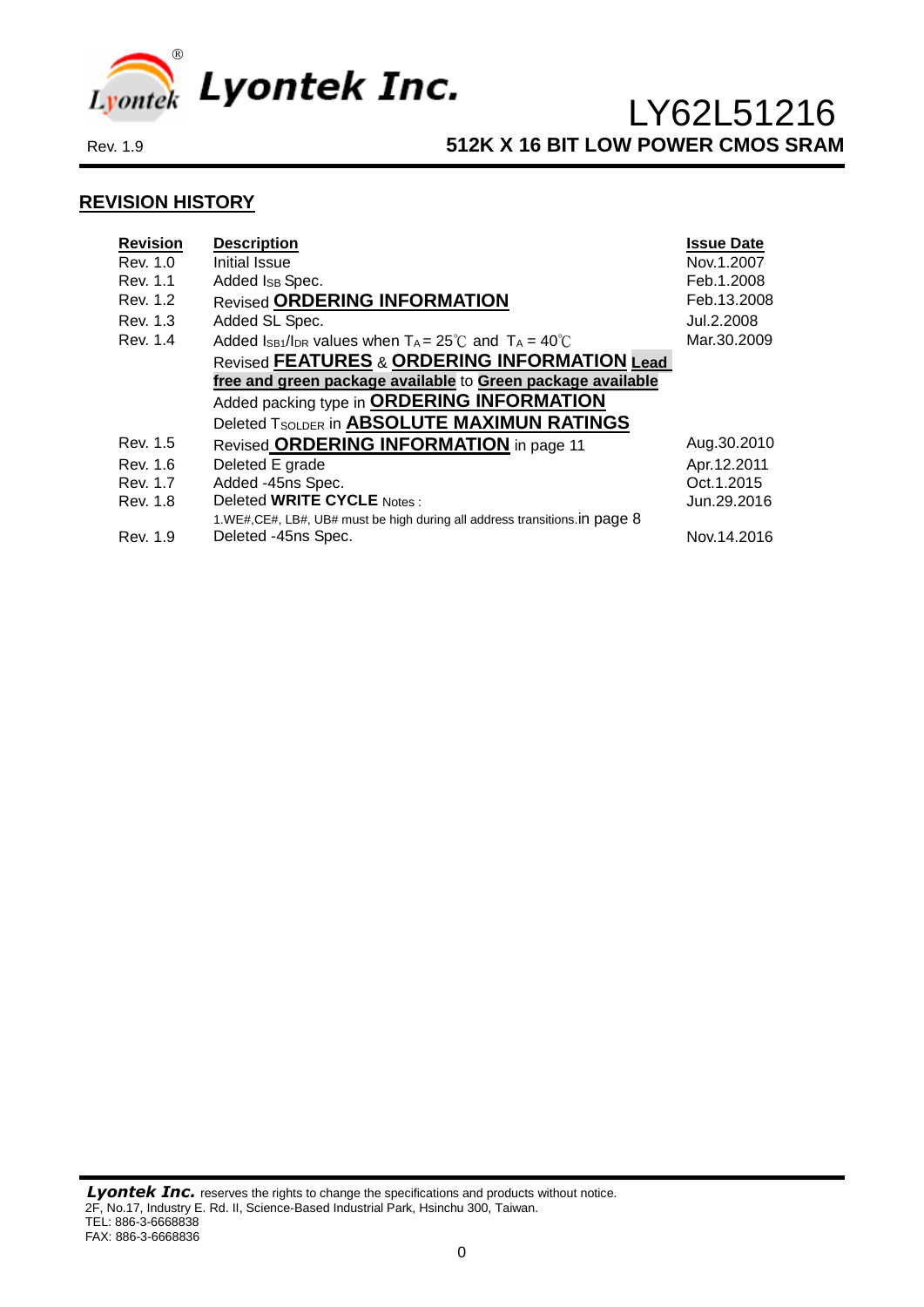

### **FEATURES**

- Fast access time : 55/70ns
- Low power consumption: Operating current : 30/20mA (TYP.) Standby current :  $5\mu$ A (TYP.) LL-version 1.5µA (TYP.) SL-version
- Single  $2.7V \sim 3.6V$  power supply
- All inputs and outputs TTL compatible
- **Fully static operation**
- Tri-state output
- Data byte control : LB# (DQ0 ~ DQ7) UB# (DQ8 ~ DQ15)
- Data retention voltage : 1.2V (MIN.)
- **Green package available**
- Package : 44-pin 400mil TSOP II 48-ball 6mm x 8mm TFBGA

### **PRODUCT FAMILY**

### **GENERAL DESCRIPTION**

The LY62L51216 is a 8,388,608-bit low power CMOS static random access memory organized as 524,288 words by 16 bits. It is fabricated using very high performance, high reliability CMOS technology. Its standby current is stable within the range of operating temperature.

The LY62L51216 is well designed for low power application, and particularly well suited for battery back-up nonvolatile memory application.

The LY62L51216 operates from a single power supply of  $2.7V \sim 3.6V$  and all inputs and outputs are fully TTL compatible

| Product       | Operating               |                       |         | <b>Power Dissipation</b>                 |                      |  |  |
|---------------|-------------------------|-----------------------|---------|------------------------------------------|----------------------|--|--|
| Familv        | Temperature             | V <sub>cc</sub> Range | Speed   | Standby(I <sub>SB1</sub> , <i>TYP</i> ,) | Operating(Icc, TYP.) |  |  |
| LY62L51216    | $0 - 70^{\circ}$ C      | $2.7 - 3.6V$          | 55/70ns | $5\mu A (LL)/1.5\mu A (SL)$              | 30/20mA              |  |  |
| LY62L51216(I) | $-40 \sim 85^{\circ}$ C | $2.7 - 3.6V$          | 55/70ns | $5\mu A (LL)/1.5\mu A (SL)$              | 30/20mA              |  |  |

# **FUNCTIONAL BLOCK DIAGRAM**



# **PIN DESCRIPTION**

| <b>SYMBOL</b> | <b>DESCRIPTION</b>         |
|---------------|----------------------------|
| A0 - A18      | <b>Address Inputs</b>      |
| DQ0-DQ15      | Data Inputs/Outputs        |
| CE#           | Chip Enable Input          |
| WE#           | Write Enable Input         |
| OE#           | <b>Output Enable Input</b> |
| LB#           | Lower Byte Control         |
| UB#           | <b>Upper Byte Control</b>  |
| Vcc           | <b>Power Supply</b>        |
| /ss           | Ground                     |

**Lyontek Inc.** reserves the rights to change the specifications and products without notice. 2F, No.17, Industry E. Rd. II, Science-Based Industrial Park, Hsinchu 300, Taiwan. TEL: 886-3-6668838 FAX: 886-3-6668836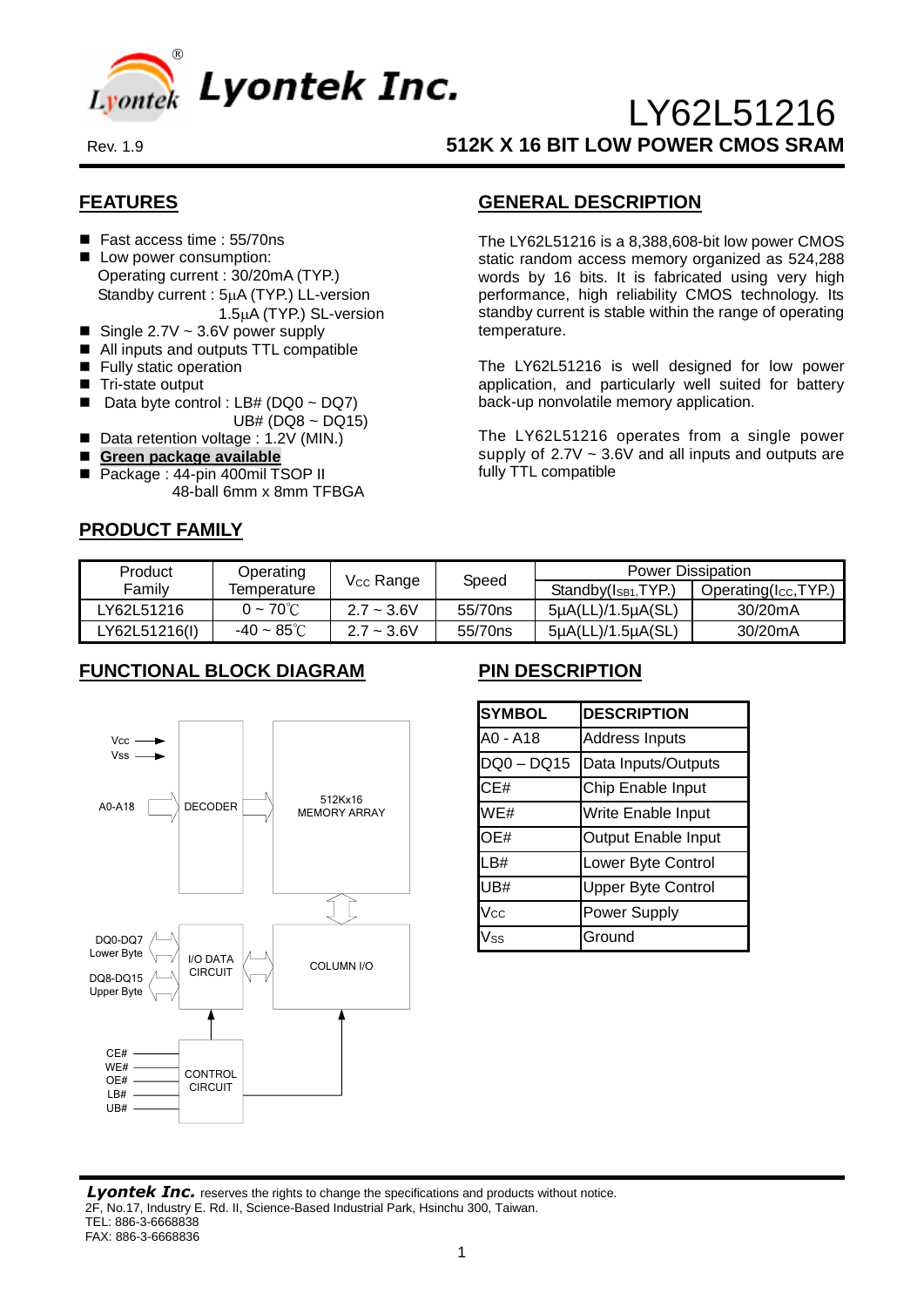

# **PIN CONFIGURATION**





**Lyontek Inc.** reserves the rights to change the specifications and products without notice. 2F, No.17, Industry E. Rd. II, Science-Based Industrial Park, Hsinchu 300, Taiwan. TEL: 886-3-6668838 FAX: 886-3-6668836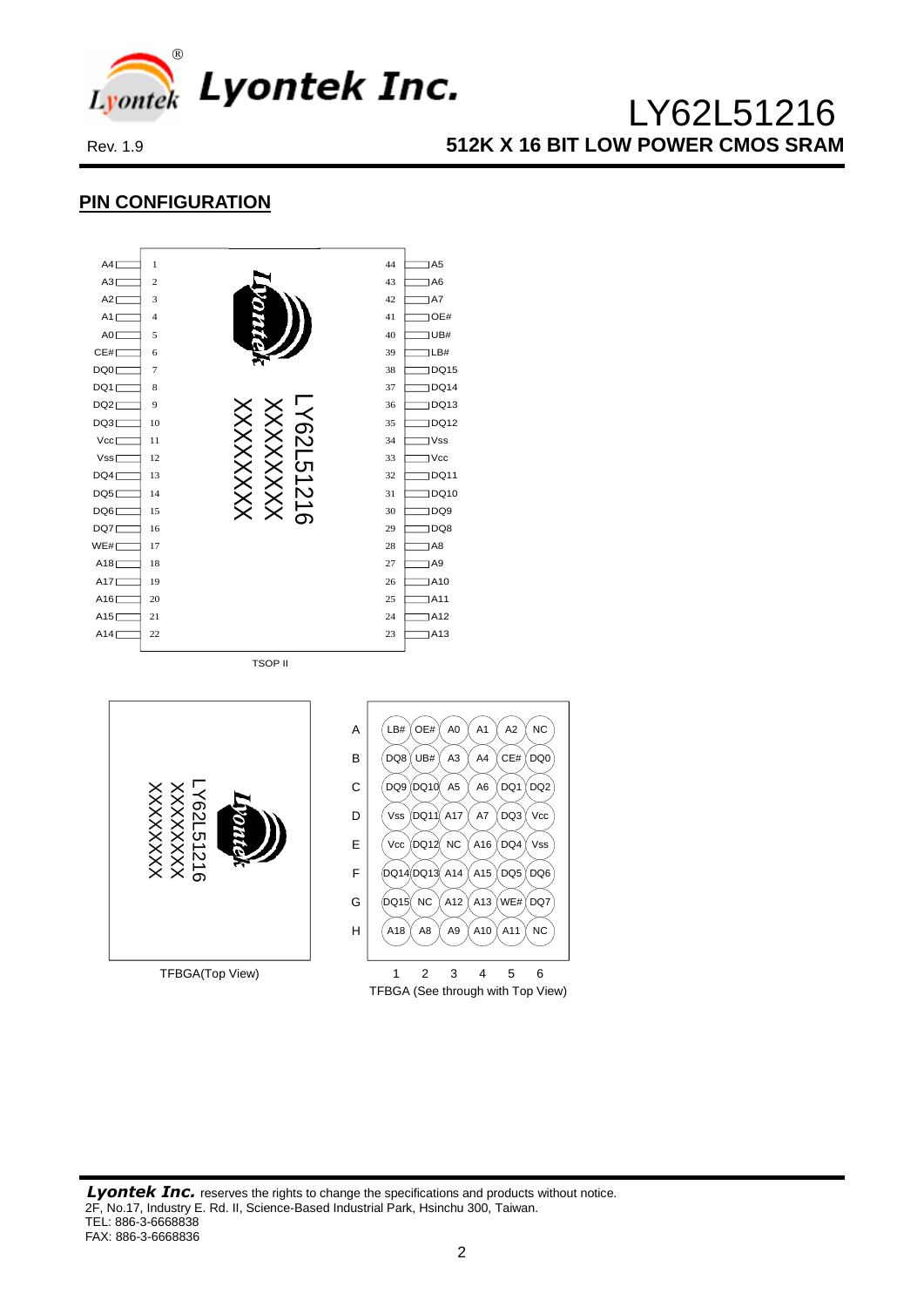

### **ABSOLUTE MAXIMUN RATINGS\***

| <b>PARAMETER</b>                         | <b>SYMBOL</b>               | <b>RATING</b>              | <b>UNIT</b> |  |
|------------------------------------------|-----------------------------|----------------------------|-------------|--|
| Voltage on Vcc relative to Vss           | V <sub>T1</sub>             | $-0.5$ to 4.6              |             |  |
| Voltage on any other pin relative to Vss | V <sub>T2</sub>             | $-0.5$ to $V_{CC}+0.5$     |             |  |
|                                          |                             | 0 to $70(C \text{ grade})$ | ′∩°         |  |
| <b>Operating Temperature</b>             | Tа                          | $-40$ to 85(I grade)       |             |  |
| Storage Temperature                      | $\mathsf{T}_{\textsf{STG}}$ | $-65$ to 150               | ∽           |  |
| <b>Power Dissipation</b>                 | P <sub>D</sub>              |                            | W           |  |
| <b>DC Output Current</b>                 | IOUT                        | 50                         | mA          |  |

\*Stresses greater than those listed under "Absolute Maximum Ratings" may cause permanent damage to the device. This is a stress rating only and functional operation of the device or any other conditions above those indicated in the operational sections of this specification is not implied. Exposure to the absolute maximum rating conditions for extended period may affect device reliability.

# **TRUTH TABLE**

| <b>MODE</b>           | CE#    | UB#<br>WE#<br>OE#<br>LB#  |        | <b>I/O OPERATION</b> |                       | <b>SUPPLY CURRENT</b>    |                          |               |
|-----------------------|--------|---------------------------|--------|----------------------|-----------------------|--------------------------|--------------------------|---------------|
|                       |        |                           |        |                      |                       | <b>DQ0-DQ7</b>           | <b>DQ8-DQ15</b>          |               |
| Standby               | н<br>Χ | X<br>Χ                    | X<br>X | X<br>н               | Χ<br>н                | $High - Z$<br>$High - Z$ | $High - Z$<br>$High - Z$ | ISB, ISB1     |
| <b>Output Disable</b> |        | $High - Z$<br>X<br>н<br>Н |        | $High - Z$           | Icc, Icc <sub>1</sub> |                          |                          |               |
|                       |        | н                         | Н      | X                    | L                     | $High - Z$               | $High - Z$               |               |
| Read                  |        |                           | н<br>н | н                    | н                     | DOUT<br>$High - Z$       | $High - Z$<br>DOUT       | $Icc,$ $Icc1$ |
|                       |        |                           | н      |                      |                       | <b>D</b> out             | DOUT                     |               |
|                       |        | X                         |        |                      | н                     | $D_{IN}$                 | $High - Z$               |               |
| Write                 |        | X                         |        | н                    |                       | $High - Z$               | $D_{IN}$                 | $Icc,$ $Icc1$ |
|                       |        | Χ                         |        |                      |                       | $D_{IN}$                 | $D_{IN}$                 |               |

Note:  $H = V_{\text{IH}}$ ,  $L = V_{\text{IL}}$ ,  $X = \text{Don't care.}$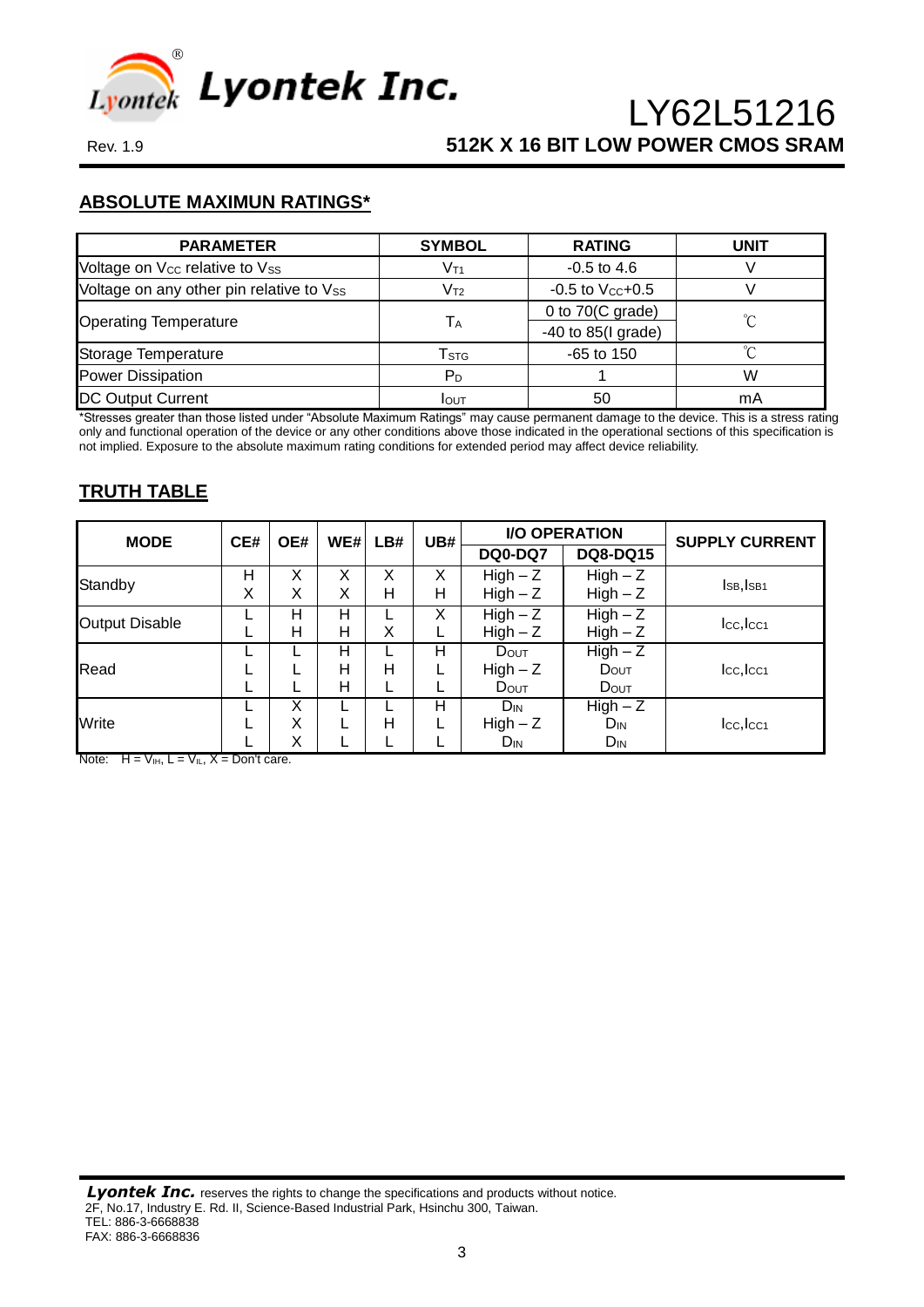

# **DC ELECTRICAL CHARACTERISTICS**

| <b>PARAMETER</b>                                 | <b>SYMBOL</b>                        | <b>TEST CONDITION</b>                                                                       |                  |                | MIN.             | TYP. $\overline{4}$ | MAX.           | <b>UNIT</b> |
|--------------------------------------------------|--------------------------------------|---------------------------------------------------------------------------------------------|------------------|----------------|------------------|---------------------|----------------|-------------|
| <b>Supply Voltage</b>                            | <b>Vcc</b>                           |                                                                                             |                  |                | 2.7              | 3.0                 | 3.6            | V           |
| Input High Voltage                               | $V_{\text{IH}}^{\star \overline{1}}$ |                                                                                             |                  |                | $2.2\phantom{0}$ | $\blacksquare$      | $Vcc+0.3$      | V           |
| Input Low Voltage                                | $V_{IL}^*$ <sup>2</sup>              |                                                                                             |                  |                | $-0.2$           | $\blacksquare$      | 0.6            | $\vee$      |
| Input Leakage Current                            | Iц                                   | $V_{CC} \geq V_{IN} \geq V_{SS}$                                                            |                  |                | - 1              |                     | 1              | μA          |
| Output Leakage<br>Current                        | <b>ILO</b>                           | $V_{CC} \geq V_{OUT} \geq V_{SS}$<br><b>Output Disabled</b>                                 |                  |                | - 1              |                     | 1              | μA          |
| Output High Voltage                              | Vон                                  | $I_{OH} = -1mA$                                                                             |                  |                | 2.2              | 2.7                 | $\blacksquare$ | V           |
| Output Low Voltage                               | Vol                                  | $I_{OL} = 2mA$                                                                              |                  |                |                  |                     | 0.4            | V           |
|                                                  | $_{\rm lcc}$                         | Cycle time $=$ Min.<br>$CE# = V_{IL}$ ,                                                     |                  | $-55$          |                  | 30                  | 40             | mA          |
| <b>Average Operating</b><br>Power supply Current |                                      | $I_{VQ} = 0mA$<br>Other pins at V <sub>IL</sub> or V <sub>IH</sub>                          |                  | $-70$          |                  | 20                  | 30             | mA          |
|                                                  | $_{\text{LCA}}$                      | Cycle time = $1\mu s$<br>$CE# = 0.2V$ , $I_{I/O} = 0mA$<br>Other pins at 0.2V or Vcc - 0.2V |                  |                |                  | 4                   | 8              | mA          |
|                                                  | $\mathsf{ls}_\mathsf{B}$             | $CE# = V_{IH}$ . Other pins at $V_{IL}$ or $V_{IH}$                                         |                  |                | ÷.               | 0.15                | 1              | mA          |
|                                                  |                                      |                                                                                             |                  |                | Ξ.               | 5                   | 30             | μA          |
|                                                  |                                      |                                                                                             | LLI              |                | Ξ.               | 5                   | 50             | μA          |
| <b>Standby Power</b><br><b>Supply Current</b>    | ISB <sub>1</sub>                     | $CE# \geq V_{CC} - 0.2V$<br>Others at 0.2V or                                               | $SL^{5}$         | $25^{\circ}$ C | Ξ.               | 1.5                 | 5              | μA          |
|                                                  |                                      | $\rm V_{CC}$ - $0.2\rm V$                                                                   | SLI <sup>5</sup> | 40°C           | ٠                | 1.5                 | 5              | μA          |
|                                                  |                                      |                                                                                             | <b>SL</b>        |                | ÷.               | 1.5                 | 15             | μA          |
|                                                  |                                      |                                                                                             | <b>SLI</b>       |                |                  | 1.5                 | 20             | μA          |

Notes:

1.  $V_{IH}(max) = V_{CC} + 3.0V$  for pulse width less than 10ns.

2.  $V_{IL}(min) = V_{SS} - 3.0V$  for pulse width less than 10ns. 3. Over/Undershoot specifications are characterized, not 100% tested.

4. Typical values are included for reference only and are not guaranteed or tested.

Typical values are measured at  $V_{CC} = V_{CC}(TYP)$  and  $T_A = 25^{\circ}C$ 

5. This parameter is measured at  $V_{\text{CC}} = 3.0V$ 

# **CAPACITANCE (T<sup>A</sup> = 25℃, f = 1.0MHz)**

| <b>PARAMETER</b>         | <b>SYMBOL</b> | MIN. | <b>MAX</b> | UNIT |
|--------------------------|---------------|------|------------|------|
| Input Capacitance        | ال            |      |            |      |
| Input/Output Capacitance | 0/اب          | -    |            |      |

Note : These parameters are guaranteed by device characterization, but not production tested.

# **AC TEST CONDITIONS**

| <b>Input Pulse Levels</b>                | $0.2V$ to $V_{CC}$ - 0.2V                         |
|------------------------------------------|---------------------------------------------------|
| Input Rise and Fall Times                | l3ns                                              |
| Input and Output Timing Reference Levels | 1.5V                                              |
| <b>Output Load</b>                       | $ C_L = 30pF + 1TTL$ , $I_{OH}/I_{OL} = -1mA/2mA$ |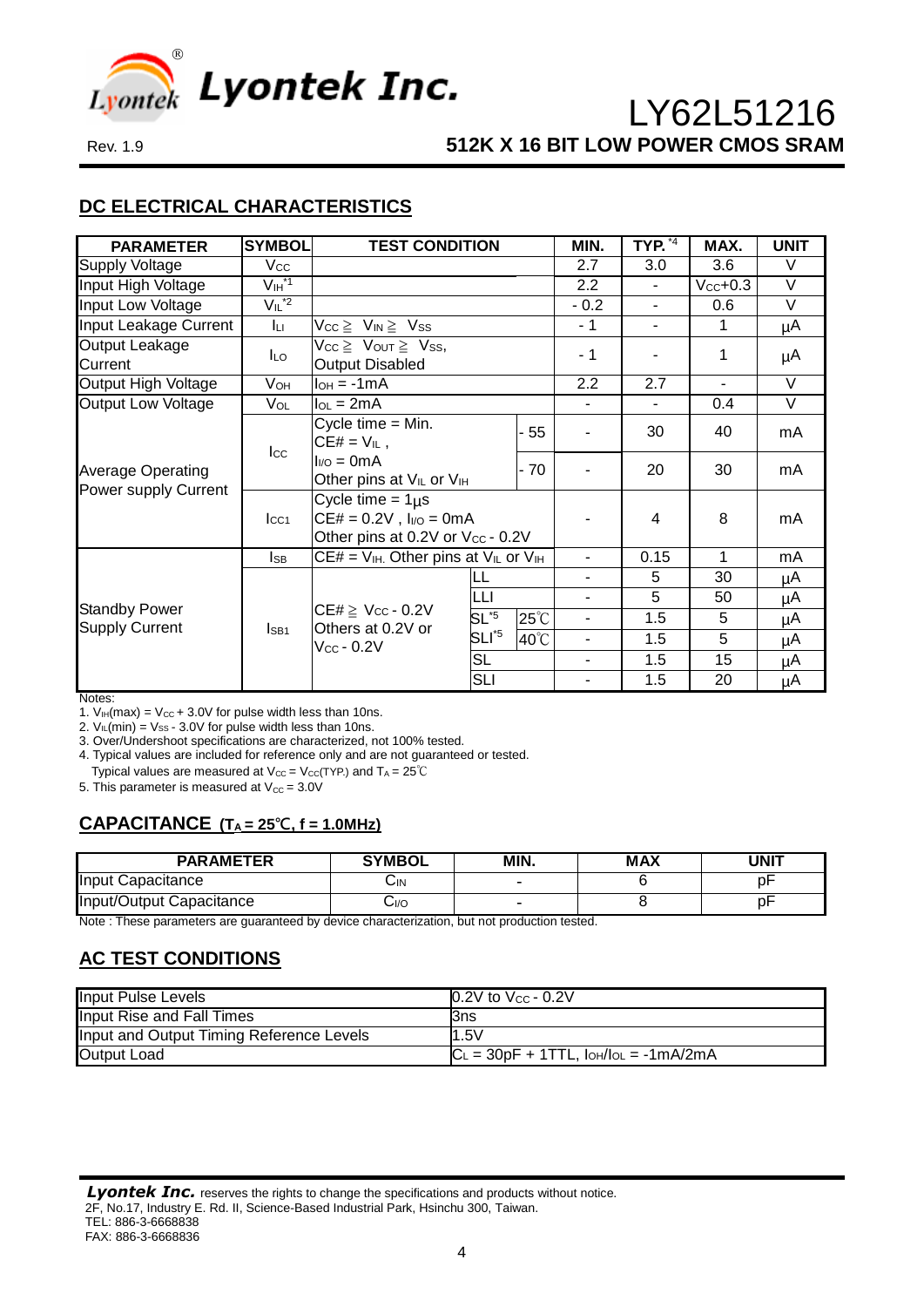

# **AC ELECTRICAL CHARACTERISTICS**

#### **(1) READ CYCLE**

| <b>PARAMETER</b>                   | SYM.                              |      |      |      | LY62L51216-55 LY62L51216-70 |    |
|------------------------------------|-----------------------------------|------|------|------|-----------------------------|----|
|                                    |                                   | MIN. | MAX. | MIN. | MAX.                        |    |
| Read Cycle Time                    | trc                               | 55   |      | 70   |                             | ns |
| <b>Address Access Time</b>         | taa                               |      | 55   |      | 70                          | ns |
| Chip Enable Access Time            | <b>t</b> ACE                      |      | 55   |      | 70                          | ns |
| <b>Output Enable Access Time</b>   | toe                               |      | 30   |      | 35                          | ns |
| Chip Enable to Output in Low-Z     | $tcLz$ *                          | 10   |      | 10   |                             | ns |
| Output Enable to Output in Low-Z   | $t$ <sub>OLZ</sub> $\overline{t}$ | 5    |      | 5    |                             | ns |
| Chip Disable to Output in High-Z   | tc <sub>Hz</sub> *                |      | 20   |      | 25                          | ns |
| Output Disable to Output in High-Z | to <sub>Hz</sub> *                |      | 20   |      | 25                          | ns |
| Output Hold from Address Change    | tон                               | 10   |      | 10   |                             | ns |
| LB#, UB# Access Time               | tba                               |      | 55   |      | 70                          | ns |
| LB#, UB# to High-Z Output          | $t_{BHZ}$                         |      | 25   |      | 30                          | ns |
| LB#, UB# to Low-Z Output           | t <sub>BLZ</sub> *                | 10   |      | 10   |                             | ns |

#### **(2) WRITE CYCLE**

| <b>PARAMETER</b>                     | SYM.               | LY62L51216-55   LY62L51216-70 |      |      | <b>UNIT</b> |    |
|--------------------------------------|--------------------|-------------------------------|------|------|-------------|----|
|                                      |                    | MIN.                          | MAX. | MIN. | MAX.        |    |
| Write Cycle Time                     | twc                | 55                            |      | 70   |             | ns |
| <b>Address Valid to End of Write</b> | t <sub>AW</sub>    | 50                            |      | 60   |             | ns |
| Chip Enable to End of Write          | tcw                | 50                            |      | 60   |             | ns |
| <b>Address Set-up Time</b>           | tas                | 0                             |      | 0    |             | ns |
| <b>Write Pulse Width</b>             | twe                | 45                            |      | 55   |             | ns |
| <b>Write Recovery Time</b>           | twr                | 0                             |      | 0    |             | ns |
| Data to Write Time Overlap           | t <sub>ow</sub>    | 25                            |      | 30   |             | ns |
| Data Hold from End of Write Time     | Iрн                | 0                             |      | 0    |             | ns |
| Output Active from End of Write      | $t_{\text{OW}}$ *  | 5                             |      | 5    |             | ns |
| Write to Output in High-Z            | tw <sub>Hz</sub> * |                               | 20   |      | 25          | ns |
| LB#, UB# Valid to End of Write       | t <sub>BW</sub>    | 45                            |      | 60   |             | ns |

\*These parameters are guaranteed by device characterization, but not production tested.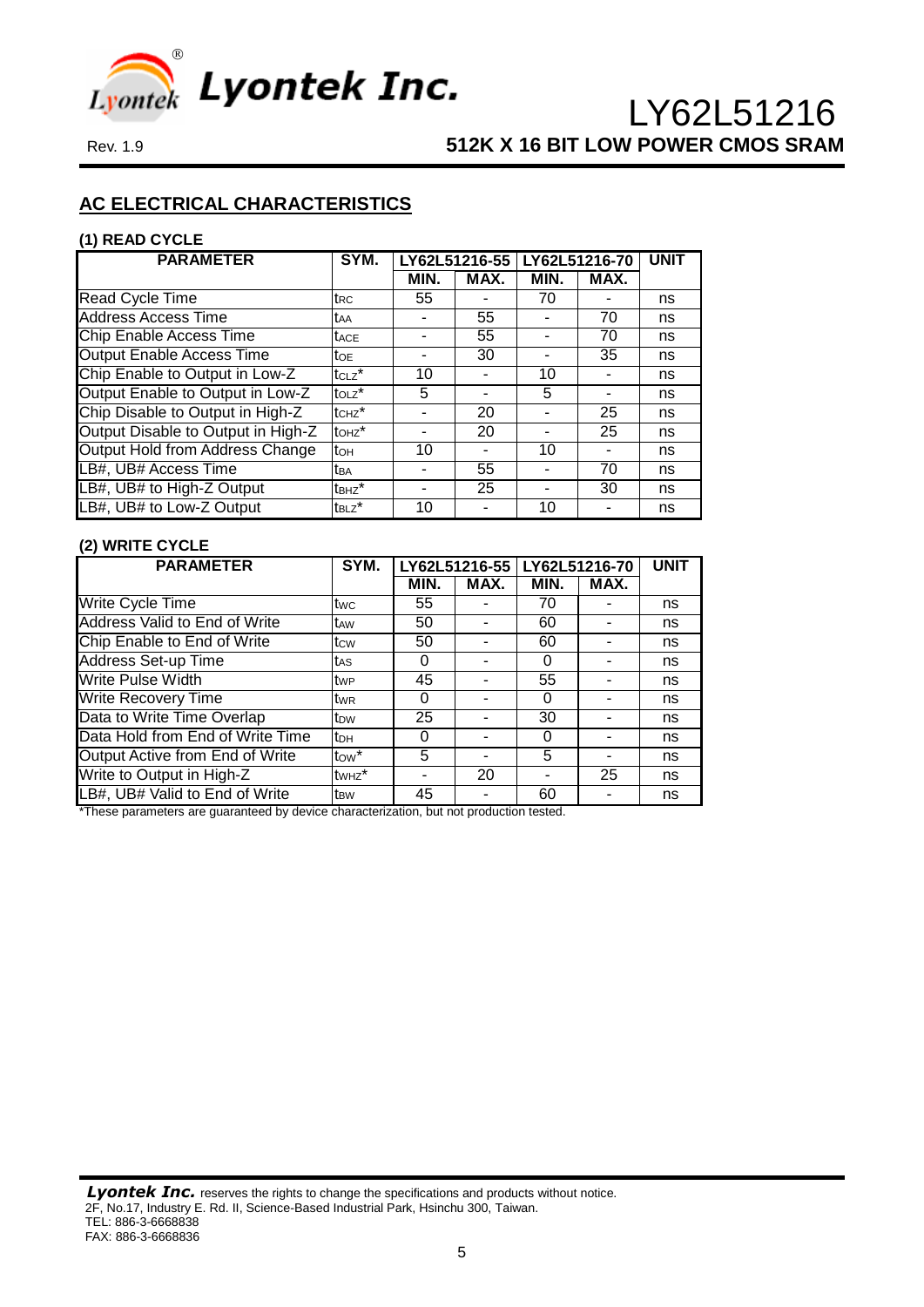

### **TIMING WAVEFORMS**

### **READ CYCLE 1** (Address Controlled) (1,2)



#### **READ CYCLE 2** (CE# and OE# Controlled) (1,3,4,5)



#### Notes :

1.WE# is high for read cycle.

2. Device is continuously selected OE# = low, CE# = low, LB# or UB# = low.

3.Address must be valid prior to or coincident with CE# = low, LB# or UB# = low transition; otherwise tAA is the limiting parameter.

4.tcLz, tBLZ, toLZ, tcHz, tBHz and toHz are specified with  $C_L = 5pF$ . Transition is measured  $\pm 500mV$  from steady state.

5. At any given temperature and voltage condition,  $t_{CHZ}$  is less than  $t_{CLZ}$ ,  $t_{BLZ}$  is less than t $t_{BLZ}$ ,  $t_{OLZ}$  is less than to  $LZ$ .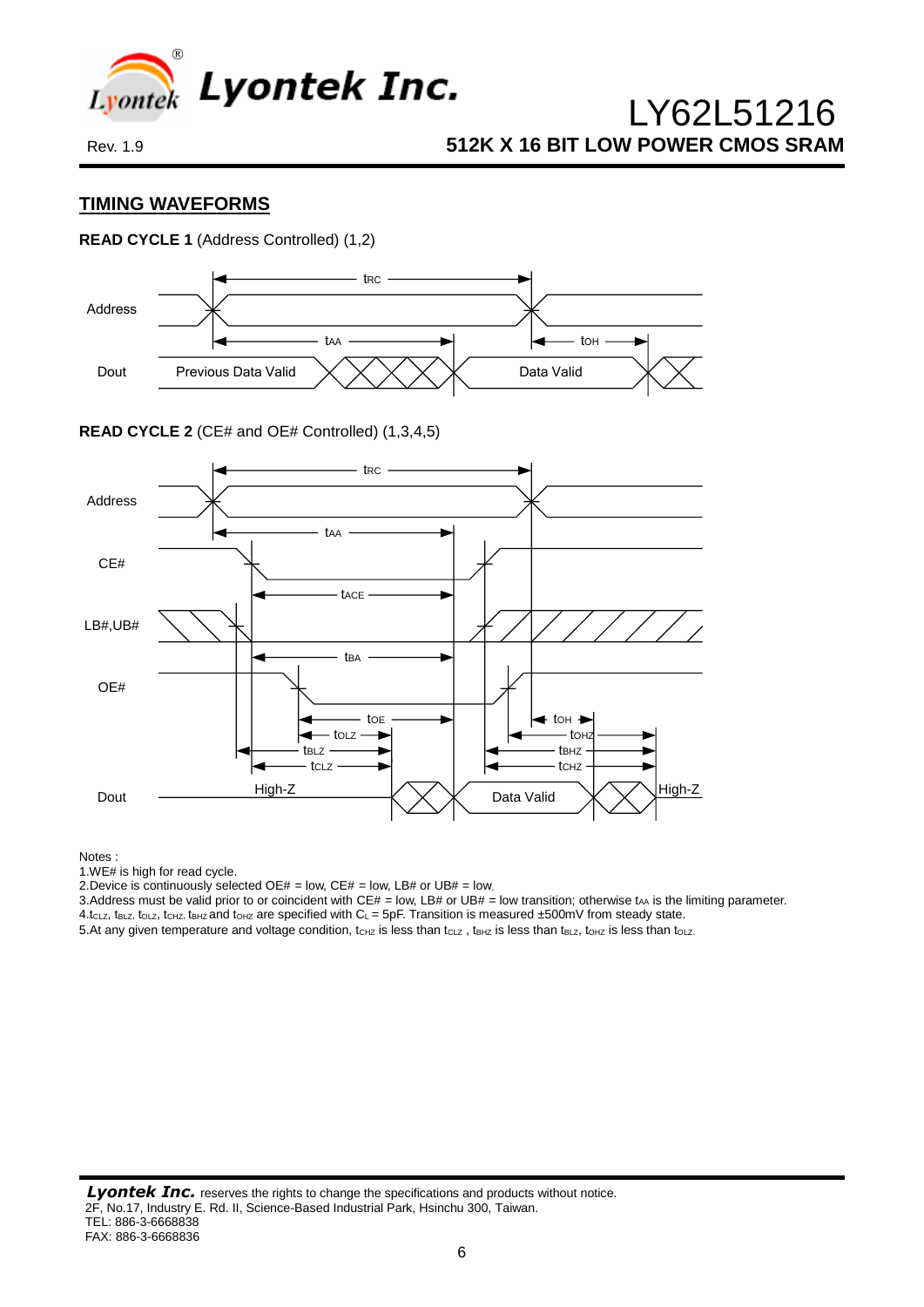

### **WRITE CYCLE 1** (WE# Controlled) (1,2,4,5)



**WRITE CYCLE 2** (CE# Controlled) (1,4,5)

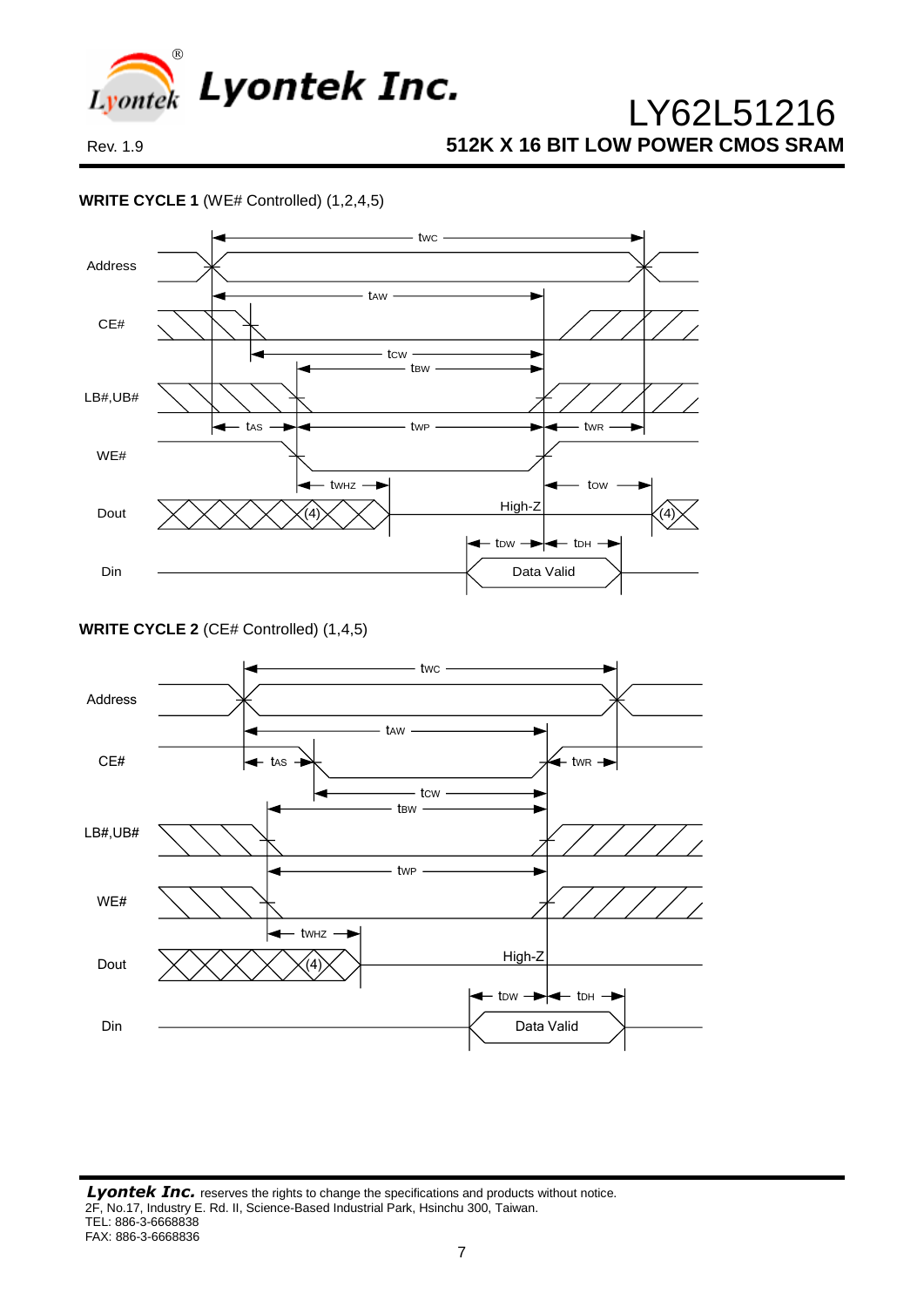

#### **WRITE CYCLE 3** (LB#,UB# Controlled) (1,4,5)



Notes :

1.A write occurs during the overlap of a low CE#, low WE#, LB# or UB# = low.

- 2. During a WE# controlled write cycle with OE# low, twp must be greater than twHZ + tow to allow the drivers to turn off and data to be placed on the bus.
- 3.During this period, I/O pins are in the output state, and input signals must not be applied.
- 4.If the CE#, LB#, UB# low transition occurs simultaneously with or after WE# low transition, the outputs remain in a high impedance state.
- $5.$ tow and tw<sub>Hz</sub> are specified with  $C_L = 5pF$ . Transition is measured  $\pm 500mV$  from steady state.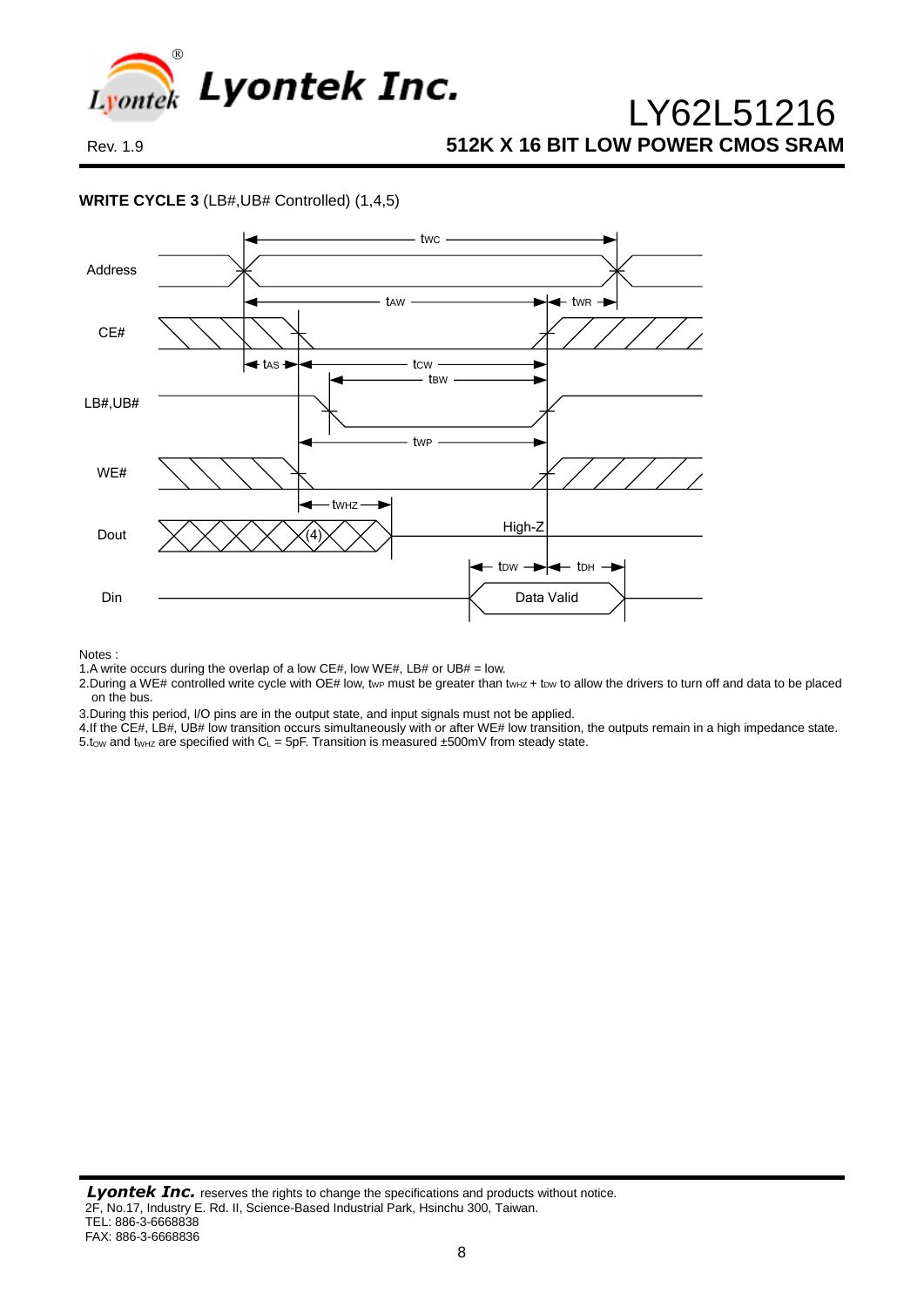

# **DATA RETENTION CHARACTERISTICS**

| <b>PARAMETER</b>                              | <b>SYMBOL</b>          | <b>TEST CONDITION</b>                                                         |                       | MIN.              | TYP. | MAX. | <b>UNIT</b> |
|-----------------------------------------------|------------------------|-------------------------------------------------------------------------------|-----------------------|-------------------|------|------|-------------|
| V <sub>cc</sub> for Data Retention            | <b>V</b> <sub>DR</sub> | $CE# \geq$<br>$V_{CC} - 0.2V$                                                 |                       | 1.2               |      | 3.6  |             |
| Data Retention Current                        |                        |                                                                               | LL                    | -                 | 2    | 25   | μA          |
|                                               |                        |                                                                               |                       |                   | 2    | 40   | μA          |
|                                               | <b>I</b> <sub>DR</sub> | $V_{CC} = 1.2V$<br>$CE# \geq V_{CC} - 0.2V$<br>Other pins at 0.2V or Vcc-0.2V | $25^{\circ}$ C<br>SL  |                   |      |      | μA          |
|                                               |                        |                                                                               | SLI<br>$40^{\circ}$ C |                   |      | 3    | μA          |
|                                               |                        |                                                                               | <b>SL</b>             |                   |      | 15   | μA          |
|                                               |                        |                                                                               | SLI                   |                   |      | 20   | μA          |
| Chip Disable to Data<br><b>Retention Time</b> | tc <sub>DR</sub>       | See Data Retention<br>Waveforms (below)                                       |                       | 0                 |      |      | ns          |
| <b>Recovery Time</b>                          | tr                     |                                                                               |                       | t <sub>RC</sub> * |      |      | ns          |

 $t_{RC^*}$  = Read Cycle Time

### **DATA RETENTION WAVEFORM**

### Low V<sub>cc</sub> Data Retention Waveform (1) (CE# controlled)



### **Low VCC Data Retention Waveform (2)** (LB#, UB# controlled)

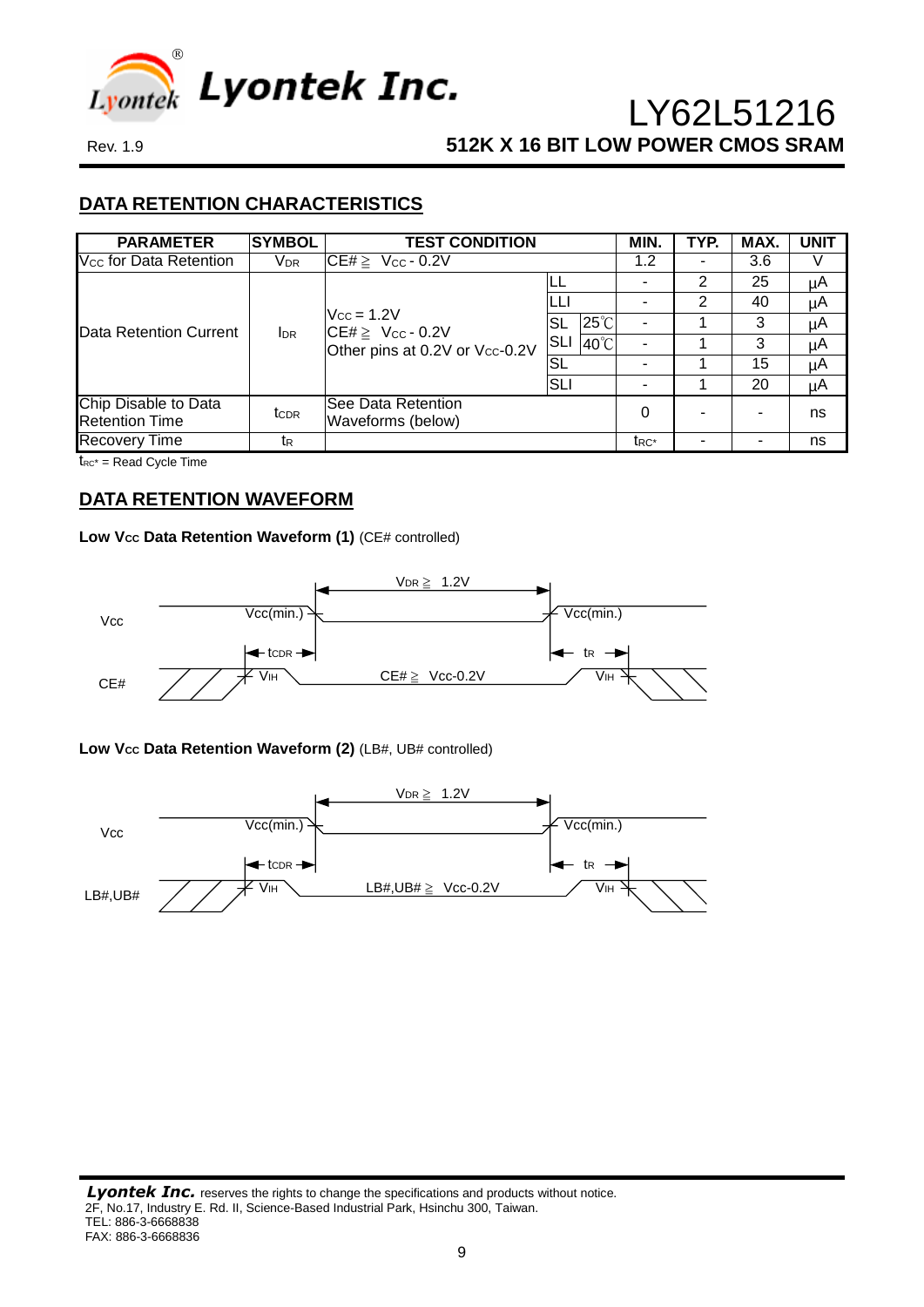

# **PACKAGE OUTLINE DIMENSION**

### **44-pin 400mil TSOP** Ⅱ **Package Outline Dimension**



| <b>SYMBOLS</b> |        | <b>DIMENSIONS IN MILLMETERS</b> |             |      | <b>DIMENSIONS IN MILS</b> |                          |  |  |
|----------------|--------|---------------------------------|-------------|------|---------------------------|--------------------------|--|--|
|                | MIN.   | NOM.                            | MAX.        | MIN. | NOM.                      | MAX.                     |  |  |
| A              |        | -                               | 1.20        |      |                           | 47.2                     |  |  |
| A <sub>1</sub> | 0.05   | 0.10                            | 0.15        | 2.0  | 3.9                       | 5.9                      |  |  |
| A2             | 0.95   | 1.00                            | 1.05        | 37.4 | 39.4                      | 41.3                     |  |  |
| b              | 0.30   | -                               | 0.45        | 11.8 |                           | 17.7                     |  |  |
| C              | 0.12   | -                               | 0.21        | 4.7  | $\blacksquare$            | 8.3                      |  |  |
| D              | 18.212 | 18.415                          | 18.618      | 717  | 725                       | 733                      |  |  |
| E              | 11.506 | 11.760                          | 12.014      | 453  | 463                       | 473                      |  |  |
| E1             | 9.957  | 10.160                          | 10.363      | 392  | 400                       | 408                      |  |  |
| e              |        | 0.800                           | ۰           | -    | 31.5                      | $\overline{\phantom{a}}$ |  |  |
|                | 0.40   | 0.50                            | 0.60        | 15.7 | 19.7                      | 23.6                     |  |  |
| ZD             |        | 0.805                           | -           |      | 31.7                      | -                        |  |  |
| y              |        | ۰                               | 0.076       | -    |                           | 3                        |  |  |
| $\Theta$       | 0°     | 3 <sup>o</sup>                  | $6^{\circ}$ | 0°   | 3 <sup>o</sup>            | $6^{\circ}$              |  |  |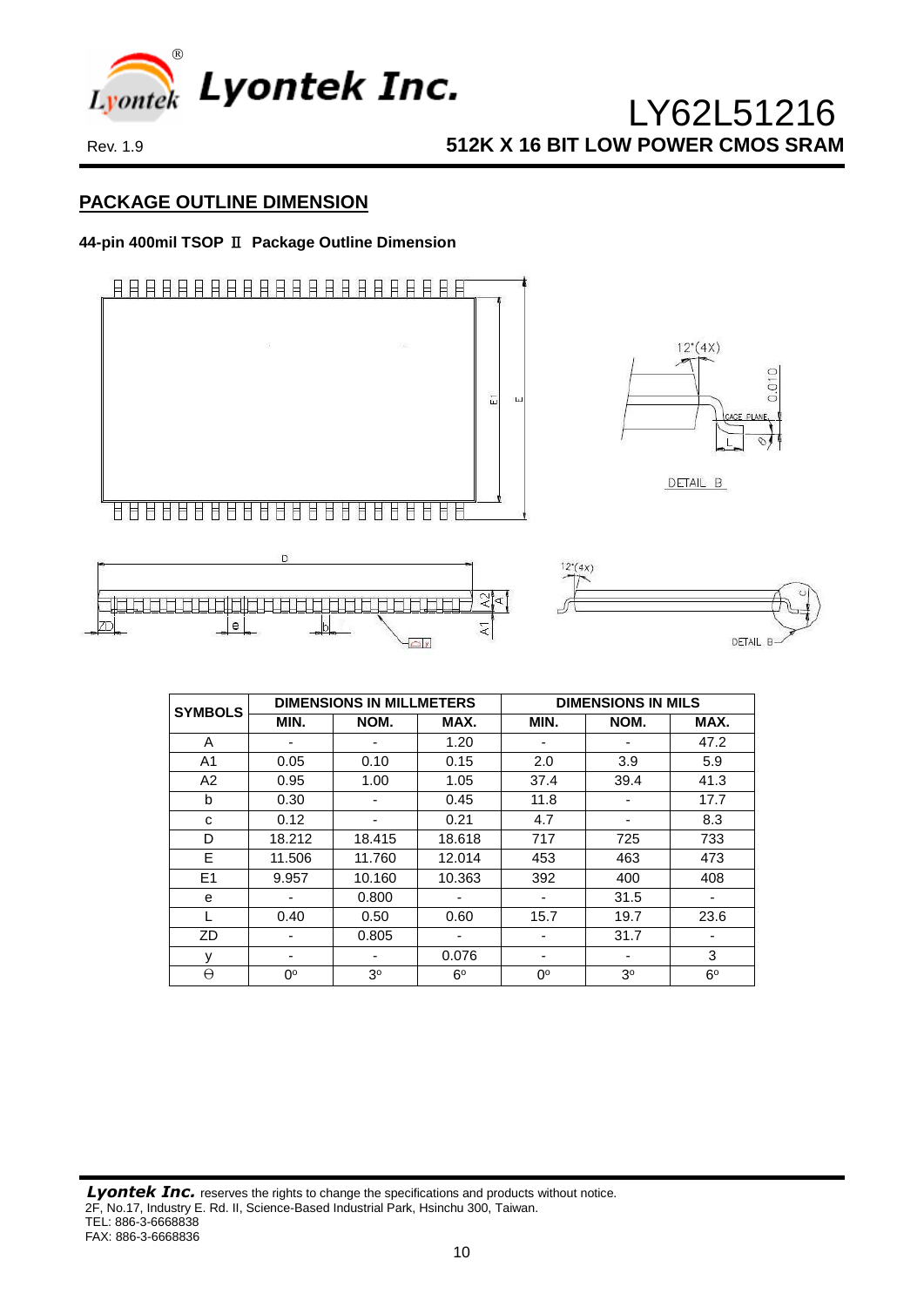

### **48-ball 6mm × 8mm TFBGA Package Outline Dimension**















| SYM.           | <b>DIMENSION</b><br>(mm) |      |      | DIMENSION<br>(inch) |                   |       |  |
|----------------|--------------------------|------|------|---------------------|-------------------|-------|--|
|                | MIN.                     | NOM. | MAX. | MIN.                | NOM.              | MAX.  |  |
| А              |                          |      | 1.40 |                     |                   | 0.055 |  |
| A1             | 0.20                     | 0.25 | 0.30 | 0.008               | 0.010             | 0.012 |  |
| A2             |                          |      | 1.05 |                     |                   | 0.041 |  |
| b              | 0.30                     | 0.35 | 0.40 | 0.012               | 0.014             | 0.016 |  |
| D              | 7.95                     | 8.00 | 8.05 | 0.313               | 0.315             | 0.317 |  |
| D <sub>1</sub> | 5.25 BSC                 |      |      | 0.207 BSC           |                   |       |  |
| E              | 5.95                     | 6.00 | 6.05 |                     | 0.234 0.236 0.238 |       |  |
| Ε1             | 3.75 BSC                 |      |      | 0.148 BSC           |                   |       |  |
| SE             | 0.375 TYP                |      |      | 0.015 TYP           |                   |       |  |
| SD             | 0.375 TYP                |      |      | 0.015 TYP           |                   |       |  |
| e              | 0.75 BSC                 |      |      | 0.030<br>BSC        |                   |       |  |

DETAIL B

NOTE:

1. CONTROLLING DIMENSION : MILLIMETER.

2. REFERENCE DOCUMENT : JEDEC MO-207.

**Lyontek Inc.** reserves the rights to change the specifications and products without notice. 2F, No.17, Industry E. Rd. II, Science-Based Industrial Park, Hsinchu 300, Taiwan. TEL: 886-3-6668838 FAX: 886-3-6668836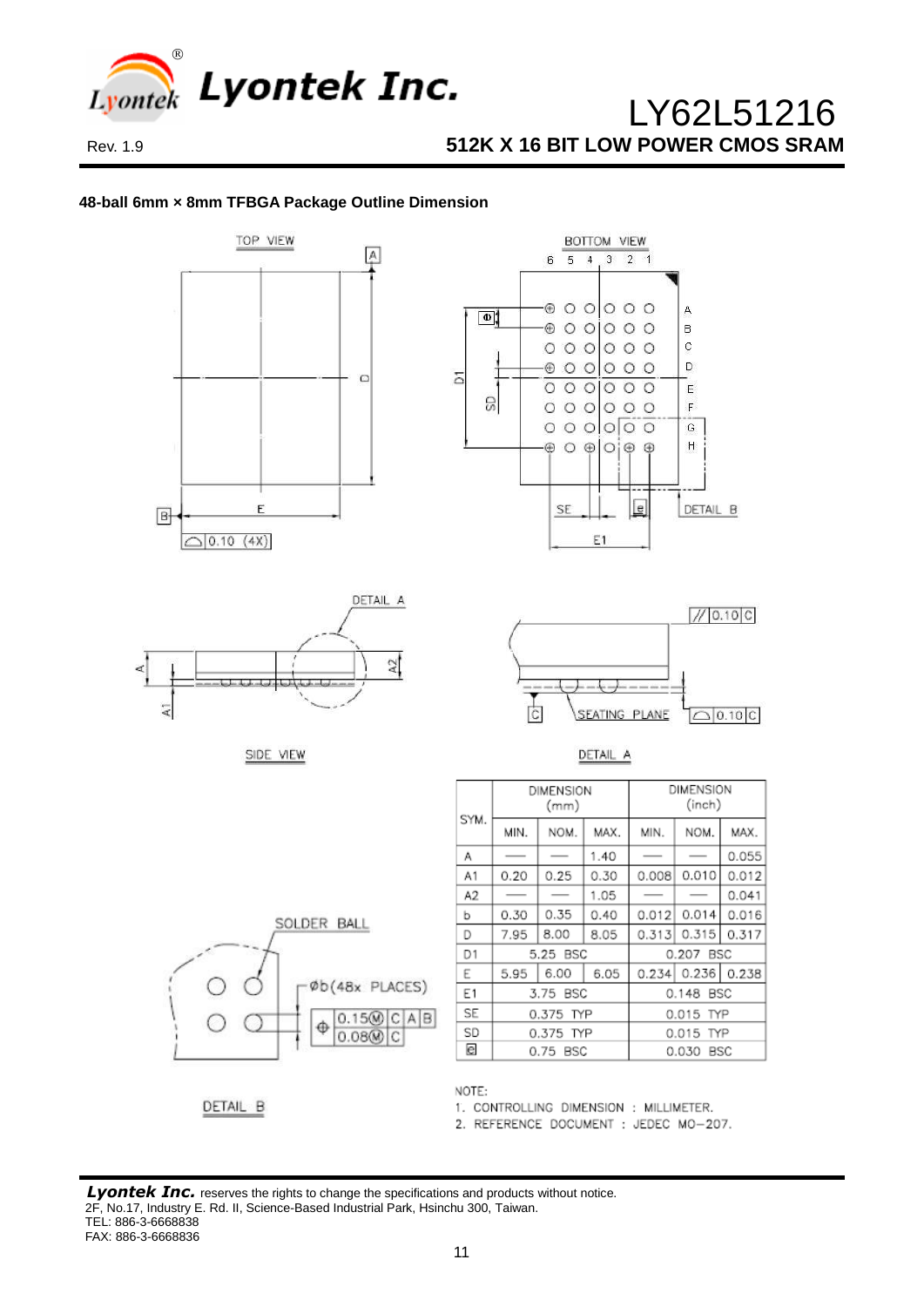

# **ORDERING INFORMATION**

| Package Type                        | Access Time<br>Power Type |                                   | Temperature                          | Packing     | Lyontek Item No.    |
|-------------------------------------|---------------------------|-----------------------------------|--------------------------------------|-------------|---------------------|
|                                     | (Speed/ns)                |                                   | Range( $\degree$ C)                  | <b>Type</b> |                     |
| 44-pin (400mil) $ _{55}$<br>TSOP II |                           | <b>Special Ultra</b><br>Low Power | $0^{\circ}$ C ~70 $^{\circ}$ C       | Tray        | LY62L51216ML-55SL   |
|                                     |                           |                                   |                                      | Tape Reel   | LY62L51216ML-55SLT  |
|                                     |                           |                                   | -40℃~85℃                             | Tray        | LY62L51216ML-55SLI  |
|                                     |                           |                                   |                                      | Tape Reel   | LY62L51216ML-55SLIT |
|                                     |                           | <b>Ultra Low</b><br>Power         | 0℃~70℃                               | Tray        | LY62L51216ML-55LL   |
|                                     |                           |                                   |                                      | Tape Reel   | LY62L51216ML-55LLT  |
|                                     |                           |                                   | -40℃~85℃                             | Tray        | LY62L51216ML-55LLI  |
|                                     |                           |                                   |                                      | Tape Reel   | LY62L51216ML-55LLIT |
|                                     | 70                        | <b>Special Ultra</b><br>Low Power | $0^{\circ}$ C $\sim$ 70 $^{\circ}$ C | Tray        | LY62L51216ML-70SL   |
|                                     |                           |                                   |                                      | Tape Reel   | LY62L51216ML-70SLT  |
|                                     |                           |                                   | $-40^{\circ}$ C $-85^{\circ}$ C      | Tray        | LY62L51216ML-70SLI  |
|                                     |                           |                                   |                                      | Tape Reel   | LY62L51216ML-70SLIT |
|                                     |                           | <b>Ultra Low</b><br>Power         | $0^{\circ}$ C ~70 $^{\circ}$ C       | Tray        | LY62L51216ML-70LL   |
|                                     |                           |                                   |                                      | Tape Reel   | LY62L51216ML-70LLT  |
|                                     |                           |                                   | -40℃~85℃                             | Tray        | LY62L51216ML-70LLI  |
|                                     |                           |                                   |                                      | Tape Reel   | LY62L51216ML-70LLIT |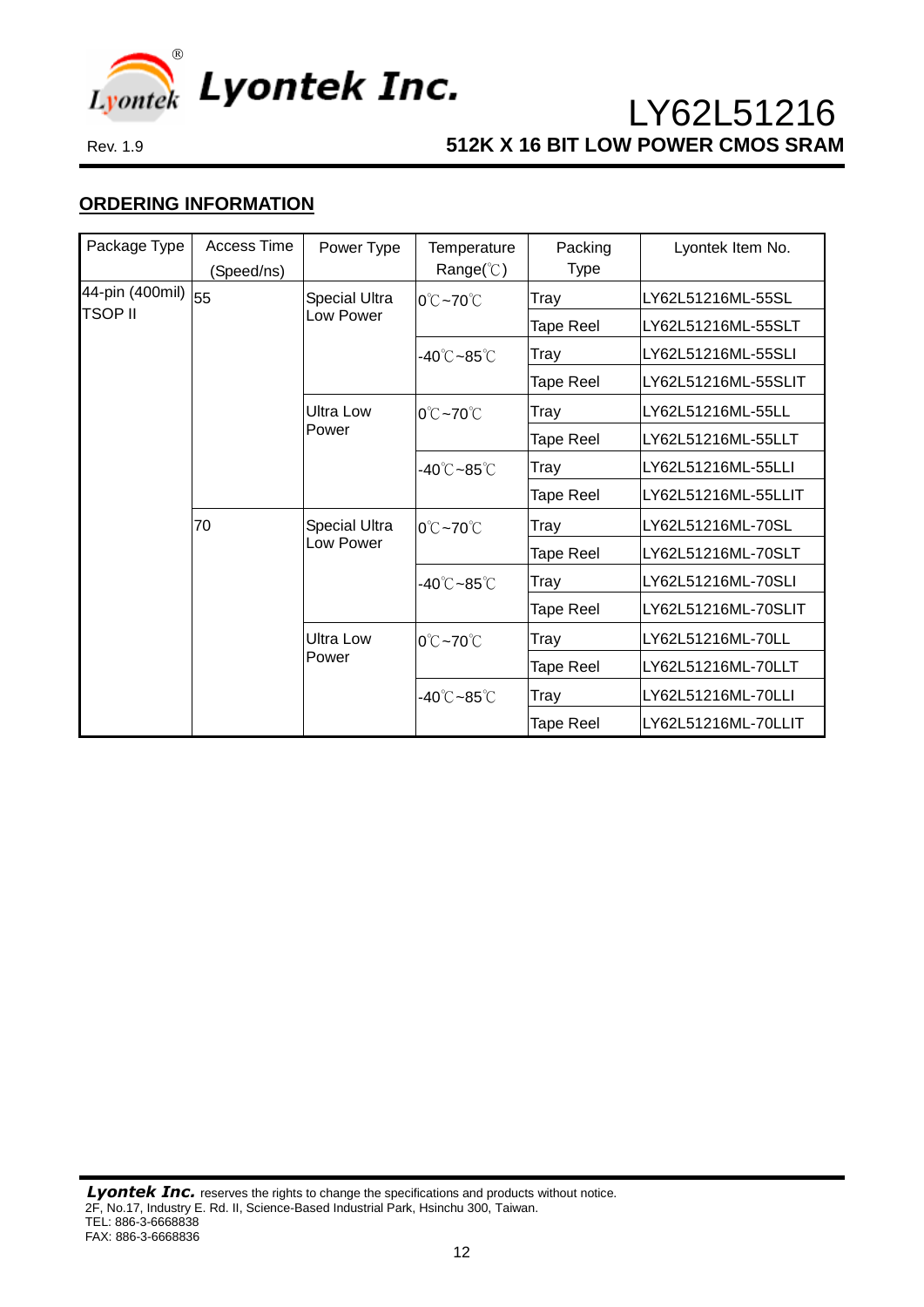

# **ORDERING INFORMATION**

| Package Type                                  | Access Time | Power Type                        | Temperature                             | Packing          | Lyontek Item No.    |  |
|-----------------------------------------------|-------------|-----------------------------------|-----------------------------------------|------------------|---------------------|--|
|                                               | (Speed/ns)  |                                   | $Range$ <sup>°</sup> $\cap$ <sup></sup> | <b>Type</b>      |                     |  |
| 48-ball<br>$(6mm \times 8mm)$<br><b>TFBGA</b> | 55          | <b>Special Ultra</b><br>Low Power | $0^{\circ}$ C ~70 $^{\circ}$ C          | Tray             | LY62L51216GL-55SL   |  |
|                                               |             |                                   |                                         | Tape Reel        | LY62L51216GL-55SLT  |  |
|                                               |             |                                   | -40℃~85℃                                | Tray             | LY62L51216GL-55SLI  |  |
|                                               |             |                                   |                                         | Tape Reel        | LY62L51216GL-55SLIT |  |
|                                               |             | <b>Ultra Low</b><br>Power         | $0^{\circ}$ C ~70 $^{\circ}$ C          | Tray             | LY62L51216GL-55LL   |  |
|                                               |             |                                   |                                         | Tape Reel        | LY62L51216GL-55LLT  |  |
|                                               |             |                                   | $-40^{\circ}$ C $-85^{\circ}$ C         | Tray             | LY62L51216GL-55LLI  |  |
|                                               |             |                                   |                                         | Tape Reel        | LY62L51216GL-55LLIT |  |
|                                               | 70          | Special Ultra<br>Low Power        | $0^{\circ}$ C ~70 $^{\circ}$ C          | Tray             | LY62L51216GL-70SL   |  |
|                                               |             |                                   |                                         | Tape Reel        | LY62L51216GL-70SLT  |  |
|                                               |             |                                   | $-40^{\circ}$ C $-85^{\circ}$ C         | Tray             | LY62L51216GL-70SLI  |  |
|                                               |             |                                   |                                         | Tape Reel        | LY62L51216GL-70SLIT |  |
|                                               |             | <b>Ultra Low</b><br>Power         | $0^{\circ}$ C ~70 $^{\circ}$ C          | Tray             | LY62L51216GL-70LL   |  |
|                                               |             |                                   |                                         | Tape Reel        | LY62L51216GL-70LLT  |  |
|                                               |             |                                   | -40℃~85℃                                | Tray             | LY62L51216GL-70LLI  |  |
|                                               |             |                                   |                                         | <b>Tape Reel</b> | LY62L51216GL-70LLIT |  |